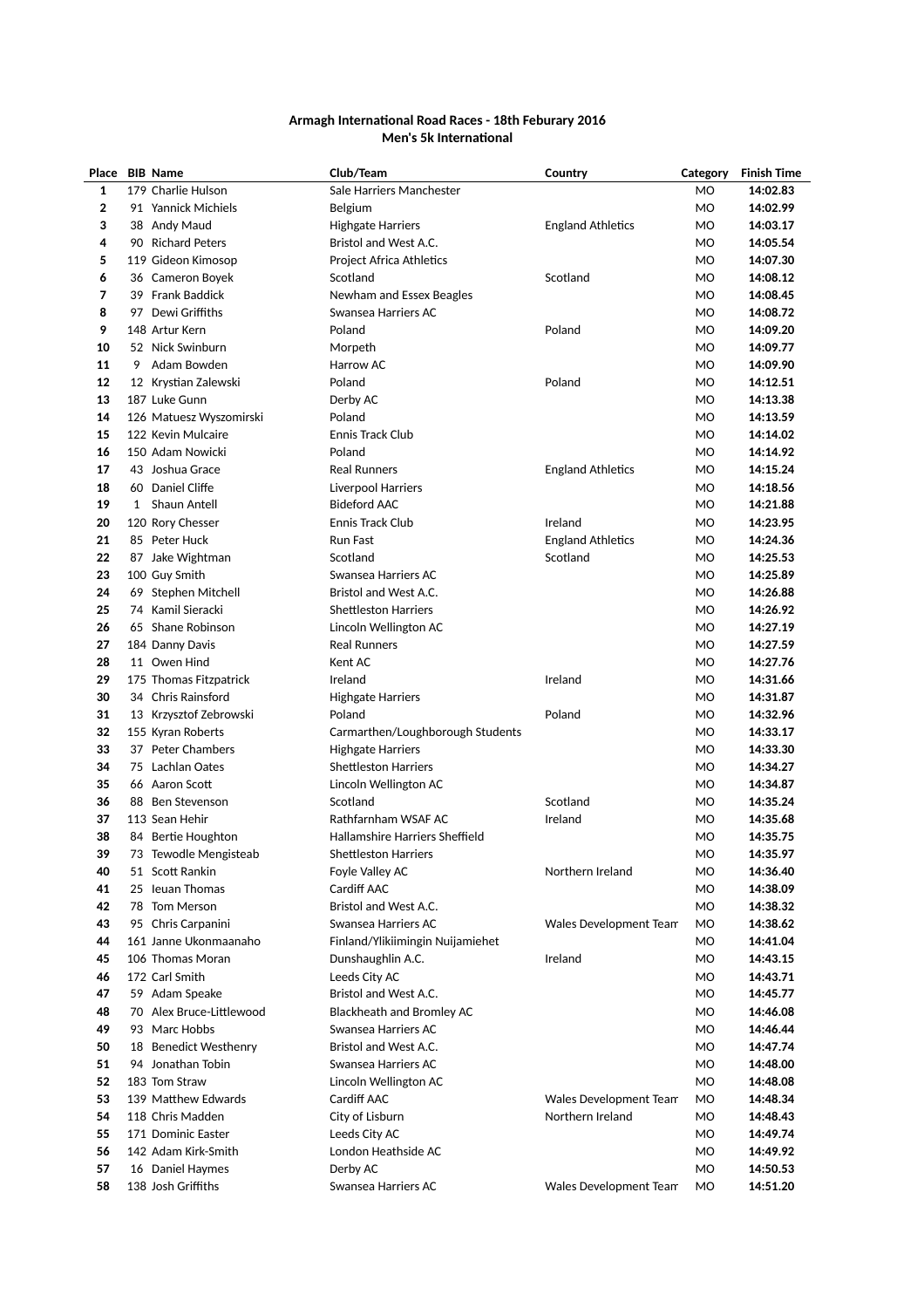| 59  |   | 127 Neil Johnston              | Springwell                         |                    | MO             | 14:51.79 |
|-----|---|--------------------------------|------------------------------------|--------------------|----------------|----------|
| 60  |   | 182 Jonathan Glen              | Scotland                           | Scotland           | <b>MO</b>      | 14:53.70 |
| 61  |   | 149 Damian Kabat               | Poland                             | Poland             | <b>MO</b>      | 14:54.31 |
| 62  |   | 146 Laurence Cox               |                                    |                    | <b>MO</b>      | 14:54.71 |
| 63  |   | 58 Ben Russell                 | <b>Liverpool Harriers</b>          |                    | MO             | 14:55.86 |
| 64  |   | 82 Jonathan Collier            | Harrow AC                          |                    | M <sub>O</sub> | 14:57.49 |
| 65  |   | 176 Liam Brady                 | Ireland                            | Ireland            | <b>MO</b>      | 14:58.35 |
| 66  |   | 20 Robert Gilroy               | <b>Ronhill Cambuslang Harriers</b> |                    | <b>MO</b>      | 14:59.11 |
| 67  |   | 79 Joseph Vis                  | University of Manchester           |                    | <b>MO</b>      | 15:01.47 |
| 68  |   | 30 Robert Wilson               | <b>Highgate Harriers</b>           |                    | <b>MO</b>      | 15:01.53 |
| 69  |   | 48 Russell Bentley             | <b>Team Real Runners</b>           |                    | <b>MO</b>      | 15:02.39 |
| 70  |   | 177 Emmet Dunleavy             | Ireland                            | Ireland            | <b>MO</b>      | 15:02.70 |
| 71  |   | 49 Matthew Sheen               | Vale Royal AC                      |                    | <b>MO</b>      | 15:04.17 |
| 72  |   | 185 Conor Duffy                | Glaslough                          |                    | M <sub>O</sub> | 15:05.46 |
| 73  |   | 116 Gareth Hill                | <b>Ballymena and Antrim</b>        | Northern Ireland   | <b>MO</b>      | 15:06.57 |
| 74  |   | 178 Andrew Annett              | North Belfast Harriers             |                    | <b>MO</b>      | 15:07.82 |
| 75  |   | 163 Danny Mooney               | Liverpool Harriers                 |                    | <b>MO</b>      | 15:12.08 |
| 76  |   | 56 James McNally               | Liverpool Harriers                 |                    | <b>MO</b>      | 15.12.44 |
| 77  |   | 63 Dave Norman                 | Altrincham and District AC         |                    | <b>MO</b>      | 15:12.99 |
| 78  |   | 117 Andrew Agnew               | <b>Annadale Striders</b>           |                    | <b>MO</b>      | 15:15.27 |
| 79  |   | 181 Raphael Demarcq            | <b>FSGT</b>                        | <b>FSGT France</b> | MO             | 15:16.01 |
| 80  |   | 64 Daniel Jarvis               |                                    |                    | M <sub>O</sub> |          |
|     |   |                                | Liverpool Harriers                 |                    |                | 15:16.10 |
| 81  |   | 55 Jack Corbett                | Templemore AC                      |                    | <b>MO</b>      | 15.17.46 |
| 82  |   | 68 James Straw                 | Lincoln Wellington AC              |                    | <b>MO</b>      | 15:18.74 |
| 83  |   | 186 Simon Ryan                 | Raheny Shamrocks Dublin            |                    | <b>MO</b>      | 15:19.59 |
| 84  |   | 53 Michael Cayton              | <b>Horwich Harriers</b>            |                    | <b>MO</b>      | 15:21.00 |
| 85  |   | 72 Adam Sciacca                | University of Manchester           |                    | <b>MO</b>      | 15:21.94 |
| 86  |   | 98 Matt Harvey                 | Swansea Harriers AC                |                    | <b>MO</b>      | 15:25.42 |
| 87  |   | 33 Matthew Grant               | <b>Shaftesbury Barnet Harriers</b> |                    | MO             | 15:26.75 |
| 88  |   | 124 Louis McCarthy             | Rathfarnham WSAF AC                |                    | M <sub>O</sub> | 15:28.31 |
| 89  |   | 167 Michael Dyer               | North Down AC                      |                    | <b>MO</b>      | 15:28.92 |
| 90  |   | 135 Mark Pollard               | Inverclyde AC                      |                    | M <sub>O</sub> | 15:29.61 |
| 91  |   | 105 Harry Lane                 | Bristol and West A.C.              |                    | <b>MO</b>      | 15:30.17 |
| 92  |   | 144 Gavin Corey                | <b>Sperrin Harriers</b>            |                    | <b>MO</b>      | 15:31.23 |
| 93  |   | 22 Chris Middleton             | Sale Harriers Manchester           |                    | <b>MO</b>      | 15:32.18 |
| 94  |   | 108 Noel Carroll               | Shercock AC                        |                    | <b>MO</b>      | 15:32.66 |
| 95  |   | 2 Chris Jordan                 | Leicester Coritanian               |                    | MO             | 15:33.72 |
| 96  |   | 102 Lindsay Gordon             | <b>North Belfast Harriers</b>      |                    | MO             | 15:34.07 |
| 97  |   | 131 Chris McGuinness           | Foyle Valley AC                    |                    | MO             | 15:34.54 |
| 98  |   | 92 Arne Agten                  | Belgium                            |                    | M <sub>O</sub> | 15:34.97 |
| 99  |   | 80 Harry Poole                 | University of Manchester           |                    | MO             | 15:37.33 |
| 100 |   | 157 Adalberto Teixeira Furtado | Sélection FSGT 93                  | <b>FSGT France</b> | MO             | 15:38.63 |
| 101 |   | 101 Richard Copp               | Swansea Harriers AC                |                    | MO             | 15:39.61 |
| 102 |   | 164 Noel Logan                 | City of Derry Spartans AC          |                    | MO             | 15:42.61 |
| 103 |   | 137 Paul Stephenson            | Rathfarnham WSAF AC                |                    | MO             | 15:47.96 |
| 104 |   | 96 Ian Harris                  | Swansea Harriers AC                |                    | MO             | 15:49.31 |
| 105 |   | 35 Ash Chambers                | <b>Highgate Harriers</b>           |                    | MO             | 15:50.55 |
| 106 |   | 110 Eoin Taggart               | <b>Clonliffe Harriers</b>          |                    | MO             | 15:51.87 |
| 107 |   | 3 Gary Condon                  | Sli Cualann                        |                    | MV40           | 15:52.64 |
| 108 |   | 24 Michael Crawley             |                                    |                    | MO             | 15:53.97 |
| 109 |   | 27 Martin Hoare                | Celbridge AC                       |                    | MO             | 15:54.28 |
| 110 | 4 | Matt Adcock                    | <b>Hermitage Harriers</b>          |                    | MO             | 15:55.35 |
| 111 |   | 130 James Treanor              | Shercock AC                        |                    | MO             | 15:56.12 |
| 112 |   | 154 Mark McPaul                | Finn Valley AC                     |                    | MO             | 15:58.17 |
| 113 |   | 76 Brian McGarrity             | <b>Shettleston Harriers</b>        |                    | MO             | 15:58.28 |
| 114 |   | 104 Gérard Heaney              | St Peters AC                       |                    | MO             | 15:59.79 |
| 115 |   | 159 Paddy Robb                 | St Malachy's AC                    |                    | MO             | 16:02.08 |
| 116 |   | 125 Oisín Gallen               |                                    |                    | MO             | 16:03.67 |
|     |   |                                | Finn Valley AC                     |                    |                |          |
| 117 |   | 180 Sam Allen                  | Donore Harriers                    |                    | MO             | 16:05.51 |
| 118 |   | 145 Vincent Moreau             | Sélection FSGT 93                  | <b>FSGT France</b> | MO             | 16:07.78 |
| 119 |   | 23 Darrell McKee               | <b>Acorns AC</b>                   |                    | MO             | 16:08.56 |
| 120 |   | 153 Roy McGilloway             | Foyle Valley AC                    |                    | MO             | 16:10.93 |